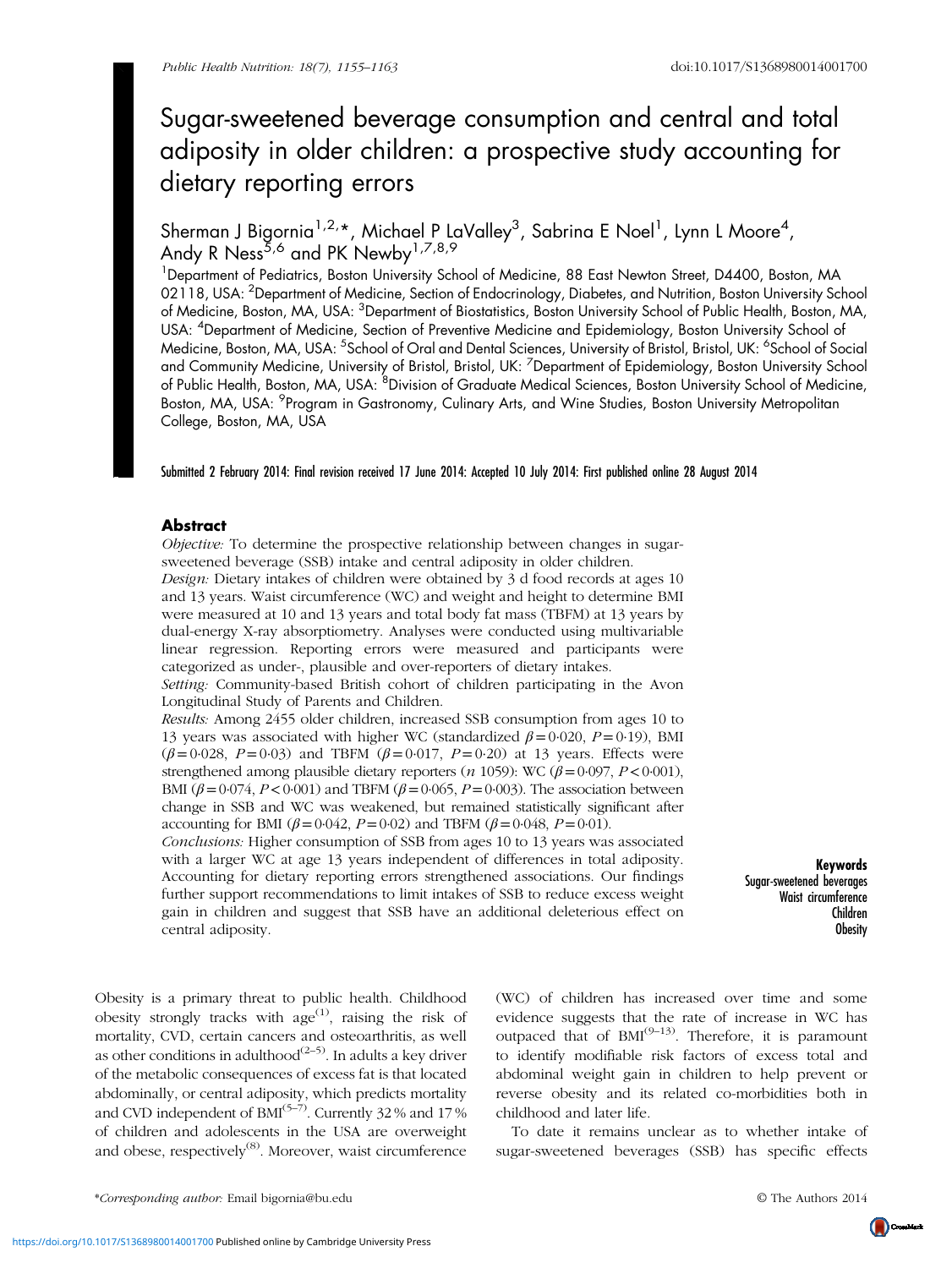on central adiposity above and beyond those for total adiposity. Few studies in older children have obtained WC measurements $(14-16)$  $(14-16)$  $(14-16)$  $(14-16)$  $(14-16)$ . One prospective observational study of 170 girls found that greater consumption of SSB at age 5 years was related to higher WC at each biennial follow-up until the age of 15 years<sup> $(15)$ </sup>. Conversely, in a trial of thirty-two girls (11–15 years) on a 12-week diet supplying 6276 kJ/d (1500 kcal/d), soda consumption was not related to changes in either BMI or  $WC^{(16)}$  $WC^{(16)}$  $WC^{(16)}$ . Neither of these studies reported standardized estimates, however, which prevents the direct comparison of effect sizes between different adiposity outcomes (BMI  $v$ . WC). As well, they did not adjust models predicting changes in WC for total body fat or BMI. Because of the important role central adiposity plays in disease development, understanding whether SSB intake has detrimental effects on abdominal weight gain independent of total body fat is critical to further our understanding of the relationship of SSB intake to metabolic disease risk $(17)$  $(17)$ .

In US children and adolescents, SSB are a major source of added sugars $^{(18)}$  $^{(18)}$  $^{(18)}$  and contribute greatly to total energy intake([19\)](#page-7-0). Consumption of these products has increased in parallel to the obesity epidemic both in the USA and  $\arccos(20-22)$  $\arccos(20-22)$  $\arccos(20-22)$  $\arccos(20-22)$  $\arccos(20-22)$ . From a life-course approach, a key developmental period for targeted obesity prevention efforts regarding beverage intake may be among older children, since secular trend data indicate that the largest increases in SSB consumption have occurred in this age group<sup> $(20)$  $(20)$ </sup>. The seminal work by Ludwig et al. provided the first evidence supporting the relationship between SSB intake and excess weight gain in late childhood<sup> $(23)$  $(23)$ </sup>, replicated in some studies<sup> $(15,24-28)$  $(15,24-28)$  $(15,24-28)$  $(15,24-28)$  $(15,24-28)$  $(15,24-28)$ </sup>, but not others<sup> $(29-31)$  $(29-31)$  $(29-31)$  $(29-31)$ </sup>. Methodological differences including small sample sizes, lack of repeated measures, consideration of dietary reporting errors and adjustment for total energy may partly account for these inconsistent results. Moreover, few prospective studies used gold-standard measures of total adiposity such as dualenergy X-ray absorptiometry  $(DXA)^{(15,31)}$  $(DXA)^{(15,31)}$  $(DXA)^{(15,31)}$  and no studies examined independent effects on central adiposity.

As the current evidence on the relationship between SSB intake and central obesity is limited and lacking, and no data have examined this association with adequate control for changes in total adiposity, our study objectives were to: (i) examine the association between change in SSB intake from ages 10 to 13 years and WC, BMI and body fat at 13 years; and (ii) determine whether the relationship with WC is independent of total adiposity. We hypothesized that change in SSB intake would be related to all measures of adiposity but would not have any additional effects on WC.

#### Methods

#### **Participants**

The Avon Longitudinal Study of Parents and Children (ALSPAC) was designed to examine the effects of environmental factors on the health and development of children<sup> $(32,33)$  $(32,33)$ </sup>. Recruitment of pregnant women with expected delivery dates between April 1991 and December 1992 and living in the County of Avon located in South-West England started in 1990 with 14 541 participants. At age 7 years, children were invited to clinical examinations where more detailed information was collected. Dietary, anthropometric, body composition by DXA and physical activity data were available at various ages. Anthropometry was obtained approximately at ages 10, 11 and 13 years, body fat mass by DXA at ages 11 and 13 years and physical activity at age 13 years.

For the present study, participants were excluded if missing anthropometric, DXA, dietary and/or physical activity information, our main variables of interest. Anthropometry and DXA measures were available on 5102 children. Of these, 2455 (48 %) individuals also had dietary and physical activity information available. Those missing dietary and physical activity data  $(n \t2647)$  were slightly older  $(0.3 \text{ (s}D 2.7)$  months) at baseline than those with complete data  $(P<0.0001)$ . There were no differences in height  $(P=0.70)$ , BMI  $(P=0.89)$  and WC  $(P=0.89)$  and in the prevalence of overweight at 10 years  $(P=0.57)$  and maternal overweight/obesity  $(P=0.44)$ between groups. A higher proportion of mothers had an advanced level or college degree  $(49\% v. 42\%)$  among children with complete data compared with those with missing data ( $P < 0.0001$ ; data not shown).

The study was conducted according to the guidelines laid down in the Declaration of Helsinki and all procedures involving human participants were approved by the ALSPAC Law and Ethics Committee and the Local Research Ethics Committees and the Institutional Review Board of Boston University Medical Center. Parents provided written informed consent at the time of enrolment and for any additional measures.

## Dietary assessment and sugar-sweetened beverages

Three-day dietary records were obtained prior to the clinic visits at ages 10 and 13 years. Children were asked to record all foods and beverages consumed in household measures with parental assistance, as needed. At clinic visits, records were reviewed for completeness by a nutrition fieldworker. Food codes were assigned and weights applied to all foods and beverages using the Diet In Data Out (DIDO) system developed by the MRC Human Nutrition Research Unit in Cambridge,  $UK^{(34)}$  $UK^{(34)}$  $UK^{(34)}$ . This software allows for the entry of portion sizes and cooking method (e.g. frying). Portion sizes were calculated from those reported in dietary records. Average daily nutrient intakes were determined using the nutrient analysis program BRIGADE, based on the fifth edition of McCance and Widdowson's food tables and supplements<sup> $(35)$  $(35)$ </sup>. SSB were defined as full-sugar fruit squashes, cordials and fizzy drinks (i.e. soda) with added sugar, whereas reduced-sugar or artificially sweetened versions were considered diet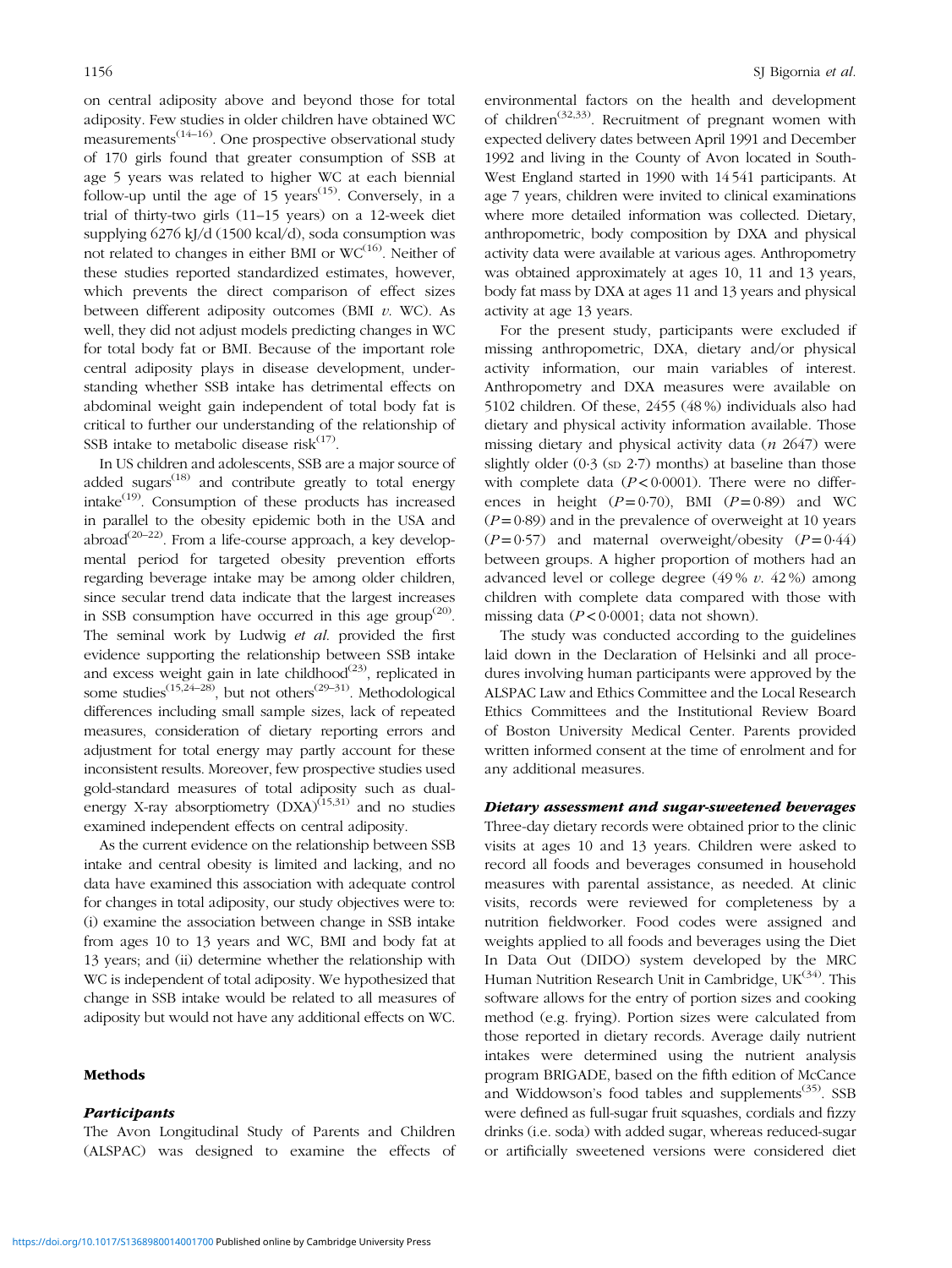beverages. Squashes and cordials were coded either as full volume, which includes syrup and added water, or as concentrate without water. Consistent with a previous ALPSAC study<sup>[\(36](#page-7-0))</sup>, 140 g of water was assumed for every 40 g of concentrate to equal 180 g (1 cup). A serving of SSB was defined as 180 g.

## Anthropometry and body composition

Adiposity was assessed using the same protocols at ages 10 and 13 years. Weight was measured in kilograms using a Tanita body fat analyser (model TBF 305) and height in millimetres using a Harpenden stadiometer. BMI was calculated as weight divided by the square of height  $\frac{kg}{m^2}$ . WC was measured to the nearest millimetre at the midpoint between the lowest rib and the top of the iliac crest. For the current analysis, those having a BMI corresponding to a predicted BMI at age 18 years  $\geq$ 25 kg/m<sup>2</sup>, based on International Obesity Task Force age- and sex-specific weight categories, were grouped into an overweight/obese category<sup>[\(37](#page-7-0))</sup>. Total body fat mass (TBFM) was measured by DXA using a Lunar Prodigy narrow fan beam densitometer to the nearest 0·01 g.

## Physical activity and dietary reporting errors

Physical activity was collected at age 13 years. Children wore a uniaxial accelerometer (Actigraph, Fort Walton Beach, FL, USA) around their waist during waking hours for  $7 d^{(38)}$  $7 d^{(38)}$  $7 d^{(38)}$ , which measured activity in counts per minute (cpm). Participants with ≥3 d of at least 10 h of data daily were used in all analyses. Dietary reporting errors were assessed at age 13 years when both diet and physical activity were collected at the same time point. As described elsewhere<sup>([39\)](#page-8-0)</sup>, objectively measured physical activity levels were applied to physical activity coefficients in energy requirement equations building upon the methods developed by Huang et al.<sup>([40\)](#page-8-0)</sup>.

## Covariates

Mothers self-reported their weight and height. Maternal overweight/obesity was defined as BMI  $\geq 25 \text{ kg/m}^2$ . Maternal educational attainment was defined as low (certificate of secondary education or vocational qualification), medium (O level) and high (A level, college degree or higher). This variable was strongly related to weekly family income  $\langle \textless 120, \textless 120 \text{ to } \textless 1240, \textless 240 \text{ to } \rangle$ <£480, £480 to <£800 and ≥£800; P<0·0001). Adjustment of regression models for family income instead of maternal educational status did not change our results (data not shown). Therefore, maternal educational status was considered an adequate proxy for socio-economic status. Tanner stage (5-point scale) for pubic hair growth was self-reported by postal questionnaire sent to the parent of the child around the age of 13 years<sup> $(41)$  $(41)$ </sup>. Tanner stage was collapsed to pubertal stages ( $pre = 1$ ,  $early = 2-3$ and late  $=4-5$ ) to minimize the effect of potential misclassification. Pubertal assessment and attendance at the corresponding 13 years clinic visit were not necessarily concurrent; thus individuals whose questionnaires were completed 12 months or more before or after the clinic visit had pubertal stage set to missing. Dieting status at age 13 years was self-reported by questionnaire in response to the question 'During the past year, did you go on a diet to lose weight or keep from gaining weight?' (with response options of 'always on diet', 'often', 'several times', 'a couple of times' and 'never'). This variable was collapsed to a dichotomous measure (no=never and yes=all other responses). Dietary covariates that may influence adiposity included change in intakes of fruit juice (100 % fruit juice without added sugar, g/d), fruit and vegetables (g/d) and percentage of energy from fat (% fat/d) from 10 to 13 years of age. Covariate information was available for most participants as follows: pubertal stage (n 2231, 91 %), maternal overweight/obesity (n 1880, 77 %), maternal educational attainment (n 2292, 93 %) and dieting at age 13 years  $(n 2135, 87\%)$ . To account for missing status, dummy variables were created for each covariate and included in multivariable regression models (e.g. those with pubertal stage at age 13 years=0 and those missing pubertal stage at age 13 years=1).

## Statistical analyses

Data were analysed using the SAS statistical software package version 9-2. Two-sided  $P$  values <0.05 were considered significant. To examine whether our final sample was biased, we compared baseline demographics between participants excluded because of missing dietary or physical activity information  $(n \t2647)$  and those with complete data (*n* 2455) using Student's *t* tests and  $\chi^2$  tests for sample means and proportions, respectively.

The main exposure variable was change in SSB consumption (SSB intake at age 13 years minus SSB intake at age 10 years). We examined several outcome variables of total adiposity at age 13 years: weight (kg), BMI (kg/m<sup>2</sup>) and TBFM (kg). Central fat was indirectly measured by WC (cm) at age 13 years. Separate sets of models were created using multivariable linear regression and a similar model building strategy employed for each outcome. Model 1 adjusted for sex and SSB intake, adiposity and age at baseline. In TBFM models, BMI at age 10 years was used for baseline adiposity adjustment because DXA was not measured at baseline. We also included terms for height and height<sup>2</sup> at 10 years of age as previous work in the study population demonstrated quadratic relationships between height and fat mass<sup>[\(38](#page-7-0))</sup>. Model 2 included model 1 factors and physical activity at age 13 years (cpm), pubertal stage at age 13 years, maternal overweight/obesity status, maternal education, dieting at age 13 years, and changes in intakes of fruit juice (g/d), fruits and vegetables  $(g/d)$  and total fat  $(\%$  fat/d). In model 3, terms for dietary reporting errors (under-reporter, plausible reporter, overreporter) were added. Our primary model (model 4) consisted of model 2 terms and excluded implausible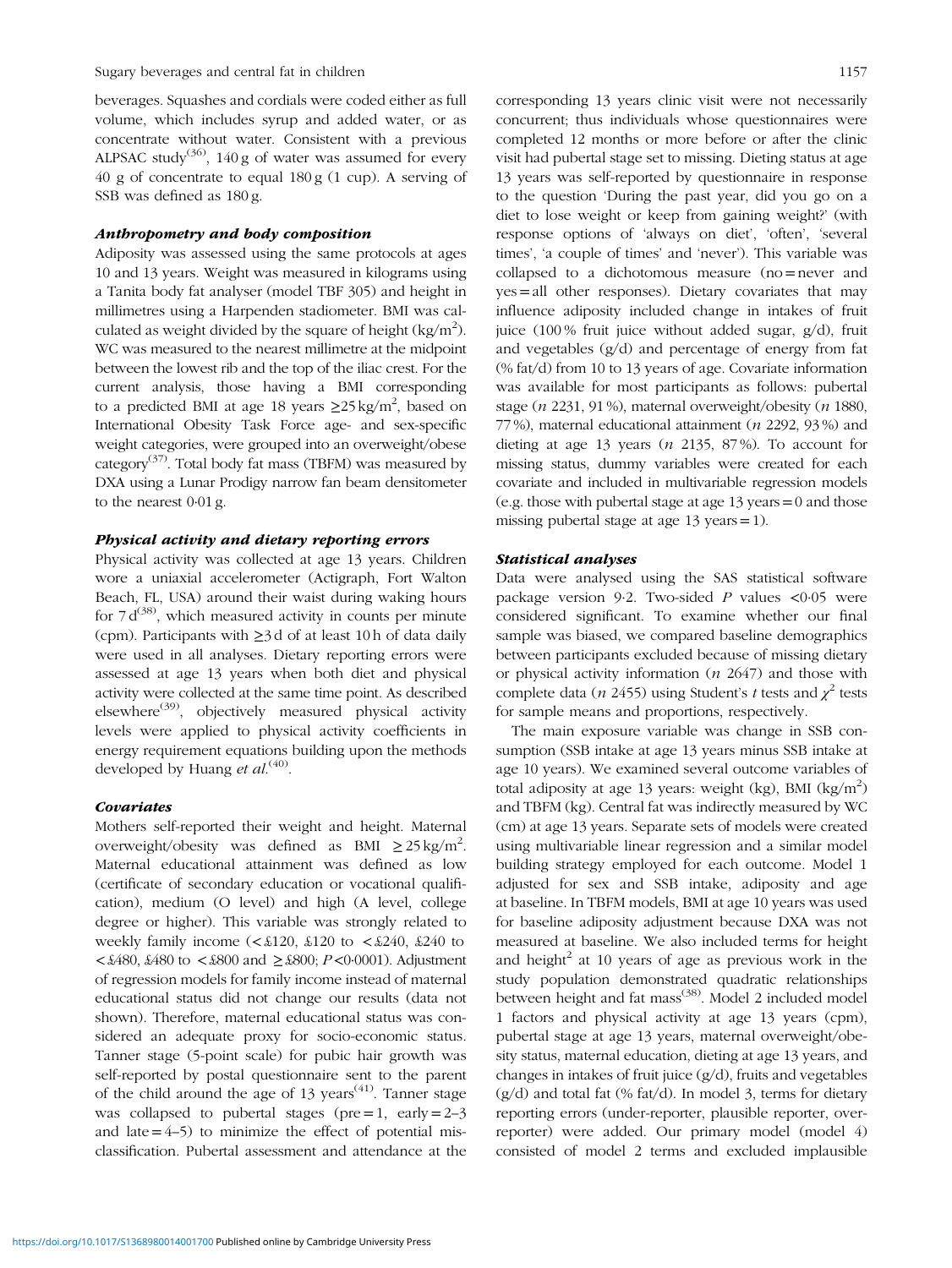dietary reporters as previously described. The unique effect of SSB on WC independent of total adiposity was examined by modelling WC at age 13 years as a function of change in SSB with terms for TBFM or BMI at age 13 years. As measures of central and total adiposity are correlated during ages 10 and 13 years, we tested for multicollinearity using variance inflation factors where values greater than 10 were considered evidence of multicollinearity $(42)$ .

While total energy is likely in the causal pathway between SSB intake and adiposity, we adjusted our models for baseline total energy (kcal/d) and change in total energy (kcal/d) from ages 10 to 13 years in secondary analyses. To test for effect modification by baseline SSB consumption or sex, as suggested by some literature, we included interaction terms for baseline SSB (i.e. SSB at age 10 years× change in SSB) or sex (i.e. sex×change in SSB) separately in models 3 and 4. Standardized  $\beta$  estimates were calculated by transforming each adiposity outcome into multiples of standard deviations. The standardized  $\beta$  thus represents the change in number of sp of the dependent variable per 1 sp change in the independent variable. This allows for the comparison of the effects of one predictor on multiple outcomes and accounts for differences in units.

# Results

Children were  $10.6$  (sp  $0.2$ ) years at baseline (age 10 years; Table 1) and  $13.8$  (sp  $0.2$ ) years old at follow-up (age 13 years). Less than a quarter of participants were overweight or obese at baseline. About 60 % of boys and girls were consuming SSB at age 10 years. Baseline median SSB consumption was 0·4 (interquartile range 1·4) and 0·3 (interquartile range 1·0) servings/d for boys and girls, respectively. Servings of SSB increased from ages 10 to 13 years (mean 0·12 (SD 1·36) servings/d).

Change in SSB consumption was positively associated with higher weight and BMI at age 13 years in models 1

Table 1 Sample characteristics of 2455 children at baseline, stratified by sex\*, Avon Longitudinal Study of Parents and Children (ALSPAC)

|                                                          | 10 years (n 2455) |           |                   |           |  |  |
|----------------------------------------------------------|-------------------|-----------|-------------------|-----------|--|--|
|                                                          | Boys (n 1146)     |           | Girls (n 1309)    |           |  |  |
| Sample characteristic                                    | Mean, % or median | sp or IQR | Mean, % or median | sp or IQR |  |  |
| Age (years), mean and sp                                 | $10-6$            | 0.2       | $10-6$            | 0.2       |  |  |
| Height (cm), mean and sp                                 | 143.8             | 6.2       | 144.0             | $6-8$     |  |  |
| Weight (kg), median and IQR                              | 35.7              | 9.0       | 36.8              | 10.5      |  |  |
| WC (cm), median and IQR                                  | 63.6              | 9.3       | 63.2              | $10-8$    |  |  |
| BMI ( $kq/m^2$ ), median and IQR                         | 17.3              | 3.2       | $17-7$            | $3-8$     |  |  |
| Overweight/obese (%)+                                    | 18.0              |           | 23.1              |           |  |  |
| TBFM at age 13 years (kg)‡, median and IQR               | 8.3               | 8.3       | 15.2              | 9.5       |  |  |
| Physical activity at age 13 years (cpm)§, median and IQR | 565               | 244       | 458               | 186       |  |  |
| Pubertal stage at age 13 years (%) II                    |                   |           |                   |           |  |  |
| Pre-pubertal                                             | 70.0              |           | 60.9              |           |  |  |
| Early pubertal                                           | 29.5              |           | 35.9              |           |  |  |
| Late pubertal                                            | 0.5               |           | 3.2               |           |  |  |
| Maternal overweight/obesity (%) II                       | 35.4              |           | 34.8              |           |  |  |
| Maternal education (%) II                                |                   |           |                   |           |  |  |
| Certificate of secondary education/vocational            | $16-0$            |           | $15-5$            |           |  |  |
| O level                                                  | 34.0              |           | 36.8              |           |  |  |
| A level/college degree or higher                         | 50.1              |           | 47.8              |           |  |  |
| SSB consumers (%)                                        | 61.8              |           | 58.0              |           |  |  |
| SSB (servings/d) [, median and IQR                       | 0.40              | 1.4       | 0.30              | $1-0$     |  |  |
| SSB (g/d), median and IQR                                | 71.1              | 240.0     | 50.0              | 180.0     |  |  |
| Dietary fat (%), mean and sp                             | 35.8              | 4.6       | 36.4              | 6.2       |  |  |
| Fruit juice (q/d), median and IQR                        | 83.3              | 224.0     | 74.7              | 200.0     |  |  |
| Fruits and vegetables (g/d), median and IQR              | 117.5             | 127.0     | 125.0             | 121.7     |  |  |
| Energy intake (kJ/d), mean and sp                        | 8255              | 1536      | 7523              | 1414      |  |  |
| Energy intake (kcal/d), mean and sp                      | 1973              | 367       | 1798              | 338       |  |  |
| Dieting at age 13 years (%) II                           | $10-7$            |           | 36.8              |           |  |  |
| Dietary reporting errors at age 13 years (%)**           |                   |           |                   |           |  |  |
| Under-reporter                                           | 38.9              |           | 34.4              |           |  |  |
| Plausible reporter                                       | 41.5              |           | 44.5              |           |  |  |
| Over-reporter                                            | 19.7              |           | $21-1$            |           |  |  |

IQR, interquartile range; WC, waist circumference; TBFM, total body fat mass; cpm, counts per minute; SSB, sugar-sweetened beverage.

\*Data are shown for baseline (age 10 years), unless otherwise noted.

†Overweight/obese was defined using International Obesity Task Force age- and sex-specific weight categories([37\)](#page-7-0).

‡TBFM was obtained by dual-energy X-ray absorptiometry conducted at age 13 years.

§Physical activity was measured by uniaxial accelerometer.

||Sample sizes vary due to missing values as follows: pubertal stage (n 2231), maternal overweight/obesity (n 1880), maternal educational attainment (n 2292) and dieting at age 13 years (n 2135).

 $\P$ 180 g = 1 serving of SSB.

\*\*Dietary reporting errors were defined using methods developed by Huang et  $al^{(40)}$  $al^{(40)}$  $al^{(40)}$  and modified to use accelerometer data<sup>([39](#page-8-0))</sup>.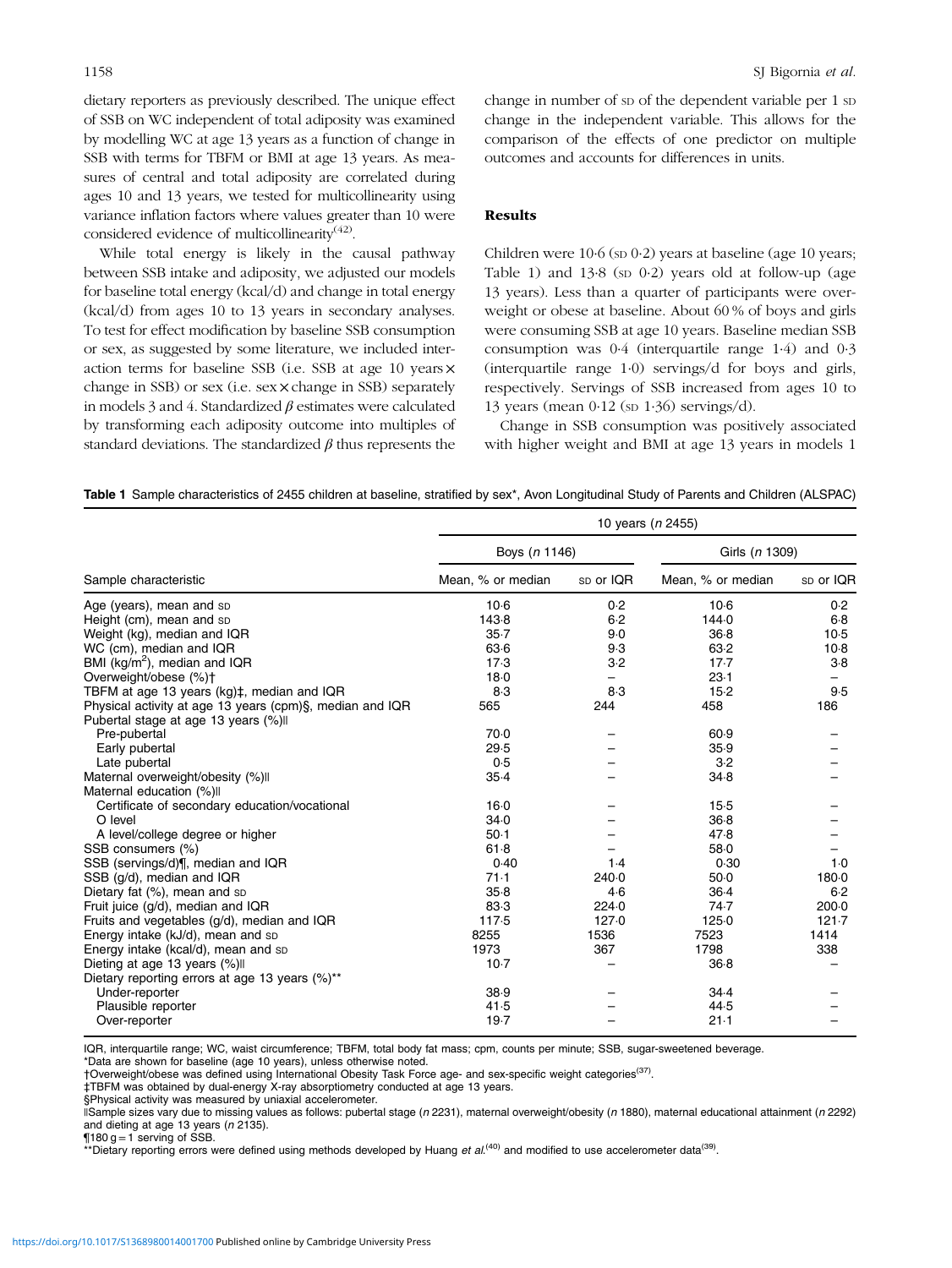| Table 2 Effect of change in SSB intake from ages 10 to 13 years on central and total adiposity at age 13 years (n 2455)*, Avon Longitudinal |  |  |
|---------------------------------------------------------------------------------------------------------------------------------------------|--|--|
| Study of Parents and Children (ALSPAC)                                                                                                      |  |  |

| Adiposity at age 13 years |                    | Change in adiposity per $\triangle$ SSB (servings/d) |      |                      |         |
|---------------------------|--------------------|------------------------------------------------------|------|----------------------|---------|
|                           | Model <sup>+</sup> | Unstandardized $\beta$                               | SE   | Standardized $\beta$ | P value |
| Weight (kg)               |                    | 0.22                                                 | 0.09 | 0.029                | 0.013   |
|                           | 2                  | 0.23                                                 | 0.09 | 0.030                | 0.012   |
|                           | 3                  | 0.33                                                 | 0.09 | 0.043                | < 0.001 |
|                           | 4                  | 0.45                                                 | 0.13 | 0.066                | 0.001   |
| BMI ( $kg/m2$ )           |                    | 0.07                                                 | 0.03 | 0.028                | 0.023   |
|                           | 2                  | 0.07                                                 | 0.03 | 0.028                | 0.025   |
|                           | 3                  | 0.09                                                 | 0.03 | 0.039                | 0.002   |
|                           |                    | 0.16                                                 | 0.04 | 0.074                | < 0.001 |
| WC (cm)                   |                    | 0.12                                                 | 0.10 | 0.019                | 0.207   |
|                           | 2                  | 0.13                                                 | 0.10 | 0.020                | 0.188   |
|                           | 3                  | 0.22                                                 | 0.10 | 0.034                | 0.025   |
|                           | 4                  | 0.55                                                 | 0.14 | 0.097                | < 0.001 |
| TBFM (kg)                 |                    | 0.08                                                 | 0.08 | 0.014                | 0.298   |
|                           | 2                  | 0.10                                                 | 0.08 | 0.017                | 0.203   |
|                           | 3                  | 0.19                                                 | 0.08 | 0.033                | 0.011   |
|                           | 4                  | 0.33                                                 | 0.11 | 0.065                | 0.003   |

SSB, sugar-sweetened beverages; WC, waist circumference; TBFM, total body fat mass.

\*Change in SSB, ΔSSB =SSB (servings/d) at age 13 years – SSB (servings/d) at age 10 years. TBFM was obtained by dual-energy X-ray absorptiometry. †Model 1: ΔSSB (servings/d), SSB at age 10 years (servings/d), sex, and baseline age, height and adiposity. For TBFM models, BMI at age 10 years was used for baseline adiposity adjustment. Model 2: model 1 + covariates (physical activity at age 13 years, pubertal stage at age 13 years, maternal overweight/obesity status, maternal education, dieting at age 13 years, and change in fruit juice, fruit and vegetable, and total fat intakes from ages 10 to 13 years. Model 3: model 2 + dietary reporting errors at age 13 years. Model 4: model 2 among plausible dietary reporters at age 13 years only (n 1059).

and 2 (standardized  $\beta = 0.028$  to 0.030,  $P < 0.05$ ), while somewhat weaker effect magnitudes were seen for WC and TBFM ( $\beta = 0.014$  to 0.020,  $P \ge 0.05$ ; Table 2). After accounting for dietary reporting errors (model 3), the associations between change in SSB and all measures of adiposity were strengthened  $(\beta = 0.033$  to 0.043,  $P < 0.05$ for all measures). In the primary model (model 4), we included only those 1059 participants considered to have plausible dietary intakes. The effects of SSB on total and central adiposity increased in magnitude by 53 % to 185 %. For example, among plausible energy reporters standardized estimates for WC increased from  $\beta = 0.034$ to 0·097 as compared with analyses in the full cohort (model 3).

In models adjusted for total energy intake, standardized estimates for the effect of change in SSB consumption on adiposity at age 13 years were attenuated by 47 %, 25 % and 22 % for weight, BMI and WC, respectively, compared with models unadjusted for total energy. Estimates for TBFM remained similar after accounting for energy intake (data not shown).

There was no evidence of effect modification by sex  $(P=0.13$  to 0.99) for total and central adiposity models among the full cohort and plausible energy reporters or by baseline SSB consumption  $(P=0.38 \text{ to } 0.74)$  among plausible energy reporters. In the full cohort, baseline SSB intake did not modify the effect of change in SSB consumption on weight, WC and TBFM  $(P=0.08 \text{ to } 0.74)$ , but did so for BMI  $(P=0.03)$ . Due to the lack of effect modification among plausible reporters – our main model – alongside inconsistent findings in the total cohort analyses, in addition to considerations regarding detection of interaction due to chance following multiple testing, we did not stratify analyses by baseline SSB intake.

In simple and multivariable models with and without adjustment for dietary reporting errors, there was no evidence that the relationship between change in SSB intake and WC at 13 years was independent of total adiposity as assessed by BMI and TBFM [\(Table 3](#page-5-0)). Conversely, among plausible reporters (model 4), change in SSB intake was positively associated with WC after accounting for BMI  $(\beta = 0.042, P = 0.02)$  and TBFM  $(\beta = 0.048, P = 0.01)$ , although effects were attenuated by 57 % and 51 %, respectively, compared with similar models unadjusted for total adiposity. Although WC at age 10 years was correlated with BMI  $(r=0.78)$  and TBFM  $(r=0.77)$  at age 13 years, variance inflation factors for these terms were <3·1 in their respective models, thus supporting the validity of these models (data not shown).

#### Discussion

In the present study, increased consumption of SSB over 3 years was related to higher central and total adiposity at age 13 years as ascertained by WC and directly measured TBFM, respectively. Moreover, the positive relationship between SSB consumption and WC remained after accounting for total adiposity. To our knowledge, the present study is the first one to demonstrate that SSB intake in older children has unique effects on adipose tissue distribution with a greater preference for central fat accumulation.

Previous studies have examined the relationship between SSB intake and WC in older children, but only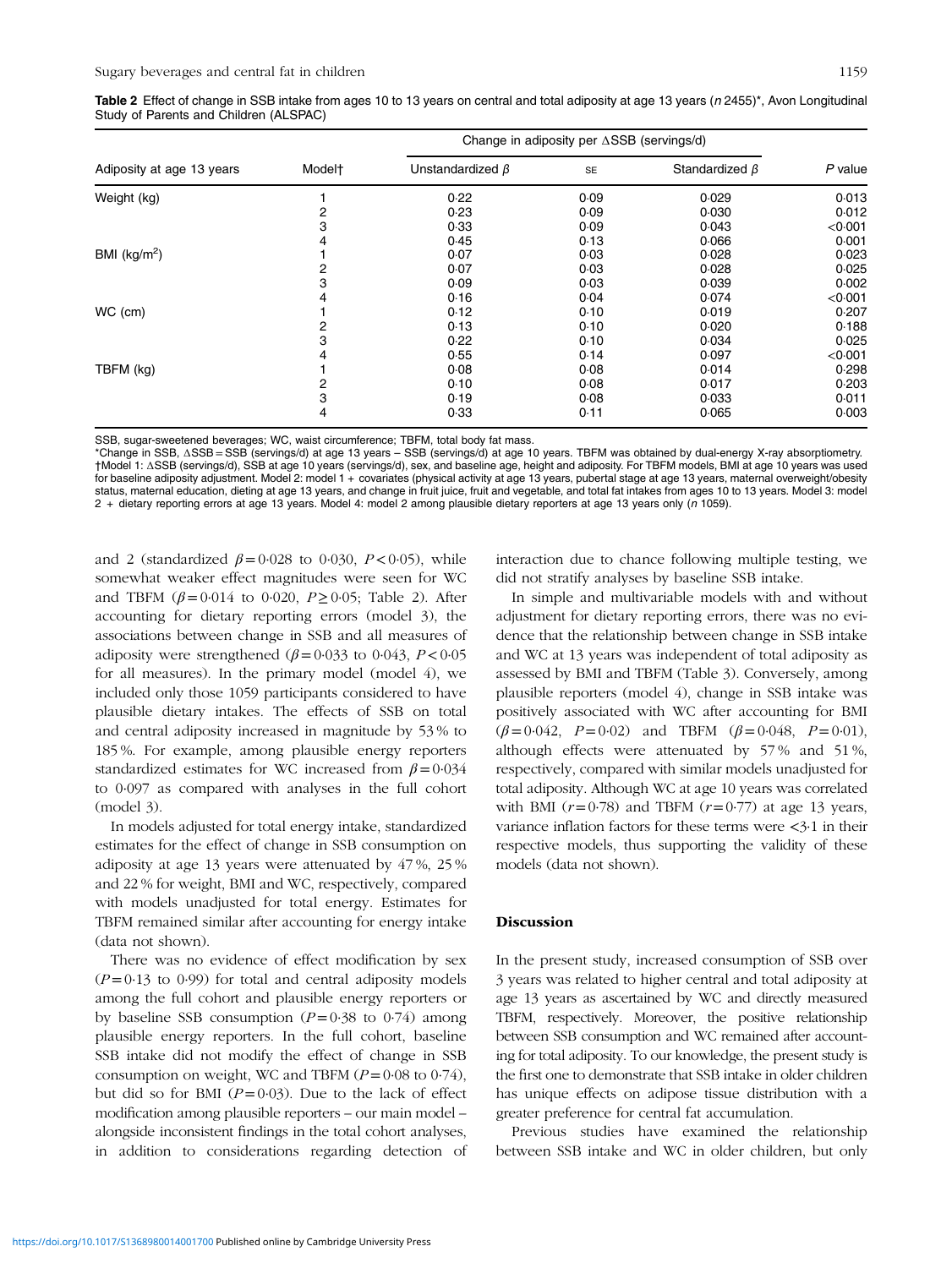| Dependent variable       | Adjustment for total adiposity at 13 years | Model <sup>+</sup> | Change in adiposity per $\triangle$ SSB (servings/d) |           |                      |         |
|--------------------------|--------------------------------------------|--------------------|------------------------------------------------------|-----------|----------------------|---------|
|                          |                                            |                    | Unstandardized $\beta$                               | <b>SE</b> | Standardized $\beta$ | P value |
| BMI $(kg/m2)$<br>WC (cm) |                                            |                    | 0.07                                                 | 0.07      | 0.011                | 0.31    |
|                          |                                            | 2                  | 0.07                                                 | 0.07      | 0.011                | 0.29    |
|                          |                                            | 3                  | 0.06                                                 | 0.07      | 0.010                | 0.37    |
|                          |                                            | 4                  | 0.24                                                 | 0.10      | 0.042                | 0.02    |
| WC (cm)<br>TBFM (kg)     |                                            |                    | 0.12                                                 | 0.07      | 0.019                | 0.07    |
|                          |                                            | 2                  | 0.11                                                 | 0.07      | 0.018                | 0.10    |
|                          |                                            | 3                  | 0.08                                                 | 0.07      | 0.013                | 0.22    |
|                          |                                            | 4                  | 0.27                                                 | 0.11      | 0.048                | 0.01    |

<span id="page-5-0"></span>Table 3 Effect of change in SSB intake from ages 10 to 13 years on WC at age 13 years adjusted for total adiposity (n 2455)\*, Avon Longitudinal Study of Parents and Children (ALSPAC)

SSB, sugar-sweetened beverages; WC, waist circumference; TBFM, total body fat mass.

\*Change in SSB, ΔSSB =SSB (servings/d) at age 13 years – SSB (servings/d) at age 10 years.

†Model 1: ΔSSB (servings/d), SSB at age 10 years (servings/d), sex, BMI or TBFM at age 13 years, and baseline age, height and WC. For TBFM models, BMI at age 10 years was used for baseline adiposity adjustment. Model 2: model 1 + covariates (physical activity at age 13 years, pubertal stage at age 13 years, maternal overweight/obesity status, maternal education, dieting at age 13 years, and change in fruit juice, fruit and vegetable, and total fat intakes from ages 10 to 13 years. Model 3: model 2 + dietary reporting errors at age 13 years. Model 4: model 2 among plausible dietary reporters at age 13 years only  $(n 1059)$ .

one reported standardized estimates as employed in our analysis<sup> $(43)$  $(43)$ </sup>. In that large cross-sectional study of Saudi Arabian children aged 10–19 years (n 9433), Collison et  $al^{(43)}$  $al^{(43)}$  $al^{(43)}$  found similar and positive associations between carbonated SSB (servings/week) and BMI and WC (standardized  $\beta = 0.10$ , 95% CI 0.19, 0.39 for BMI and  $\beta = 0.10$ , 95 % CI 0.09, 0.17 for WC;  $P < 0.0001$ ) among boys ( $n$  5033); no association was detected among girls (n 4400). Perhaps in part because of our rigorous methods, including use of a prospective study design, unlike the aforementioned study, we found that WC had a stronger association with SSB consumption compared with BMI among plausible dietary reporters. Importantly, no other study has determined whether SSB intake may affect WC independent of changes in total adiposity in older children.

Few prospective studies in older children have related SSB intake to directly measured body fat by  $DXA^{(15,31)}$  $DXA^{(15,31)}$  $DXA^{(15,31)}$  $DXA^{(15,31)}$  $DXA^{(15,31)}$ . In one examination of girls, intake at age 5 years was associated with higher body fat at each subsequent visit during 10 years of follow-up<sup>([15](#page-7-0))</sup>. Conversely, Mundt et  $al$ .<sup>[\(31](#page-7-0))</sup> found among 8–15-year-old boys and girls that prospective intake of SSB did not relate to changes in body fat over 7 years. The smaller sample size of these studies (<300) compared with our study of more than 2000 older children may explain the conflicting observations as it increases the chance of type 2 errors. As well, our study, which shows that SSB intake is associated with greater fat mass accumulation in children transitioning into adolescence, is consistent with a recent well-designed randomized controlled trial conducted in overweight and obese adolescents who regularly consume  $SSB<sup>(44)</sup>$  $SSB<sup>(44)</sup>$  $SSB<sup>(44)</sup>$ . In that study, Ebbeling et  $al^{(44)}$  $al^{(44)}$  $al^{(44)}$  found that those assigned to receive non-caloric beverage provisions for 1 year had smaller gains in BMI compared with those assigned to the control group. Interestingly, body fat did not relate to the experimental condition, but it was obtained by bioelectrical impedance (as opposed to DXA as in

our study), which has been shown to inaccurately measure body fat in overweight individuals $(45)$  $(45)$  $(45)$ .

Novel to our work here is the examination of dietary reporting errors, a key variable in diet–obesity research often overlooked in many epidemiological studies. Errors in dietary assessment may partly explain the null association between SSB intake and BMI previously reported in other prospective studies that did not consider this issue<sup>([29,31\)](#page-7-0)</sup>. In particular, children with higher levels of adiposity are more likely to under-report total energy<sup>[\(39,46](#page-8-0),[47](#page-8-0))</sup> and this bias can attenuate associations. Together, the extant body of literature on diet and adiposity in children as well as adults underscores the importance of accounting for dietary reporting errors.

Our findings also build upon previous work conducted in ALSPAC<sup> $(36)$  $(36)$ </sup>. In one study, SSB intake at age 5 or 7 years was not associated with TBFM at age 9 years<sup> $(36)$  $(36)$ </sup>. However, the contradictory findings to our study may stem from several methodological differences. Johnson et al.<sup>[\(36](#page-7-0))</sup> utilized a smaller sample of children  $(n 521-682)$  and they did not examine change in SSB intake as we did in our analysis. Alternatively, null findings in that study may also suggest that in this cohort of British children, SSB–body fat associations may be more important in older childhood as compared with early childhood. Although speculative, this may be related to the dramatic rise in SSB consumption that occurs during older childhood and adolescence. This suggests that targeted obesity prevention efforts to reduce SSB intakes during this life stage may be of particular importance.

Several mechanisms may lead to increased weight gain due to SSB intake. There is evidence for reduced dietary compensation when energy is consumed in liquid as opposed to solid form $(48)$  $(48)$  and at meals following consumption of caloric beverages<sup> $(49)$  $(49)$ </sup>, resulting in higher absolute energy intakes among those consuming SSB. These beverage products are energy-dense yet nutrient-poor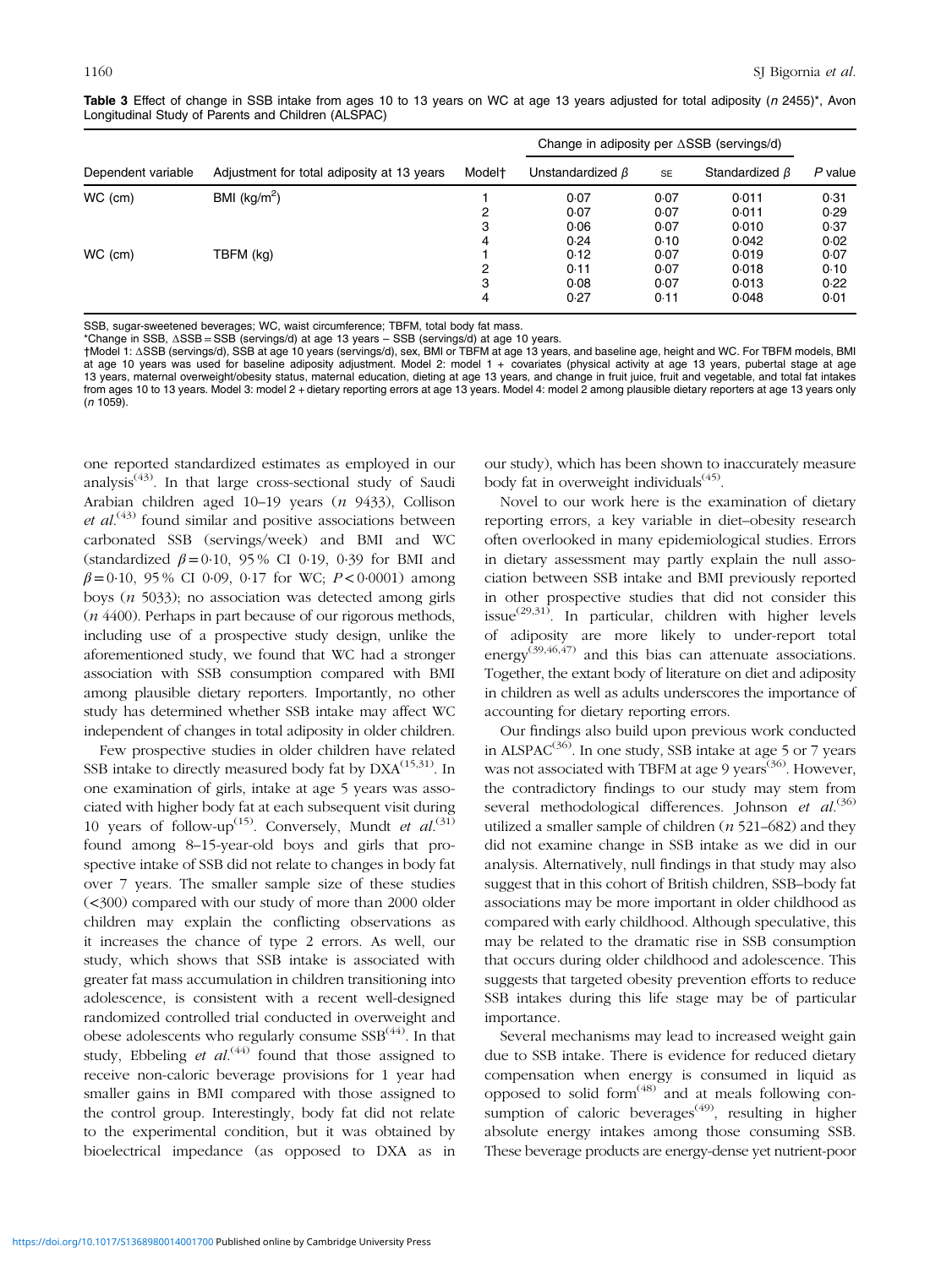and data from our study, along with those from others, relate their consumption to higher adiposity. In contrast, energy-dense foods that are nutrient-rich, such as dairy, may be protective against excess weight gain $(50,51)$  $(50,51)$ . Moreover, in our study SSB consumption was positively associated with adiposity independent of total energy intake, suggesting mechanisms beyond (or in addition to) increased energy consumption. Sucrose, the primary sweetener of beverages in Europe, is composed of a 1:1 ratio of glucose and fructose. Fructose has been implicated in weight gain<sup> $(52)$  $(52)$ </sup> and may have differential effects on central v. total adiposity<sup>([53,54\)](#page-8-0)</sup>. Stanhope et  $al$ <sup>[\(53](#page-8-0))</sup> found that overweight and obese adults consuming fructosesweetened beverages along with their usual diet for a 10-week period gained more intra-abdominal adipose volume compared with the glucose group despite similar changes in total fat mass. In a recent study, overweight individuals randomized to drink sucrose-sweetened soda over 6 months had significant increases in intra-abdominal fat, but not total fat mass, relative to those in the isoenergetic milk condition<sup> $(54)$  $(54)$ </sup>. In contrast, among healthy adults  $(BMI = 20-35 \text{ kg/m}^2)$  participating in a 4-week weight maintenance feeding study of a diet supplemented with fructose or glucose 150 g/d (approximately 21% of daily energy expenditure), Silbernagel et  $al$ .<sup>[\(55](#page-8-0))</sup> found no significant differences in changes in weight (kg), total body fat (kg) and visceral fat (kg) between diets. Additional research is needed to establish a definitive role of fructose in central fat accumulation<sup>[\(56\)](#page-8-0)</sup>.

Our study has several notable strengths. The large sample size provided adequate power to detect modest dietary effects and the longitudinal design minimized chances of reverse causation. We adjusted for dietary reporting errors, which can mask diet–adiposity associa- $tions<sup>(40)</sup>$  $tions<sup>(40)</sup>$  $tions<sup>(40)</sup>$ , using a rigorous method employing objectively measured physical activity<sup>([39\)](#page-8-0)</sup>. Our use of standardized estimates allowed for direct comparison of SSB effects on adiposity between WC, BMI and TBFM. Importantly, WC models were adjusted for measures of total fat to determine the unique effect of SSB on central adiposity.

A limitation of the study is that baseline diet was not measured concurrent with the DXA scans (i.e. diet at age 10 years and DXA at age 11 years). However, correlations between TBFM at 11 years, BMI at 10 years and BMI at 11 years were strong  $(≥0.90)$ , indicating that body fat differences at age 10 years were adequately accounted for by use of BMI at age 10 years. Residual confounding is a potential concern in part due to the multifactorial aetiology of weight gain, difficulty in measuring diet and the observational nature of our study. Although we adjusted for a number of potential confounders, some were not available for analysis. Specifically, out-of-home eating has been positively associated with obesity<sup>[\(57](#page-8-0))</sup> and SSB intake<sup>[\(58\)](#page-8-0)</sup>, but constraints of the food coding software precluded derivation of this variable. As well, complete data for all potential confounders were not available for the full cohort  $(n 2455)$ . To preserve the sample size we dummy coded for missing data, which can also contribute to residual confounding and underestimation of some of our results. Some caution is necessary in interpreting our findings. The magnitude of the association between SSB intake and WC was reduced by 50 % after accounting for variation in BMI or TBFM. Even so, it is unclear whether these small independent changes in WC associated with SSB are clinically relevant. For instance, our data indicate that an increase in SSB consumption of one 180 g serving/d over 3 years could result in a 0·24 cm higher WC at 13 years of age. However, median WC measures among normal weight  $(n 1972)$ , overweight  $(n 90)$  and obese (n 393) adolescents at age 13 years were 69, 82 and 95 cm respectively. Thus, further research employing our methods – i.e. adjusting both for total adiposity in models of central adiposity as well as dietary reporting errors – is needed to reproduce this finding.

#### Conclusion

In summary, prospective studies examining the relationship between SSB consumption and central adiposity in older children, who are large consumers of SSB, are lacking and limited. In the present study, increase in SSB intake over 3 years was associated with higher WC at age 13 years after accounting for total adiposity. We also provide evidence that SSB consumption in children influences total fat mass accumulation as determined by DXA. Our findings add further support to recommendations<sup>[\(59](#page-8-0))</sup> to curtail intakes of SSB as a means to combat excess weight gain in children and suggest that they have a modest additional effect on central adiposity.

#### Acknowledgements

Acknowledgements: The authors would like to thank the families who participated in ALSPAC, the midwives for their help in recruiting participants and the ALSPAC team, which includes interviewers, computer and laboratory technicians, clerical workers, research scientists, volunteers, managers, receptionists and nurses. Core support for ALSPAC comes from the UK Medical Research Council (grant ref. 74882), the Welcome Trust (grant ref. 076467) and the University of Bristol. A grant from the American Diabetes Association awarded to P.K.N. funded the present study (grant ref. 708JF41). The funders had no role in the design, analysis or writing of this article. Conflict of interest: None. Authorship: The research project was designed by P.K.N. and S.J.B.; A.R.N. was responsible for data acquisition; S.J.B. analysed the data with statistical support from M.P.L.; P.K.N., S.J.B., M.P.L., S.E.N., L.L.M. and A.R.N. wrote the manuscript; and P.K.N. and S.J.B. had primary responsibility for the final content. All authors read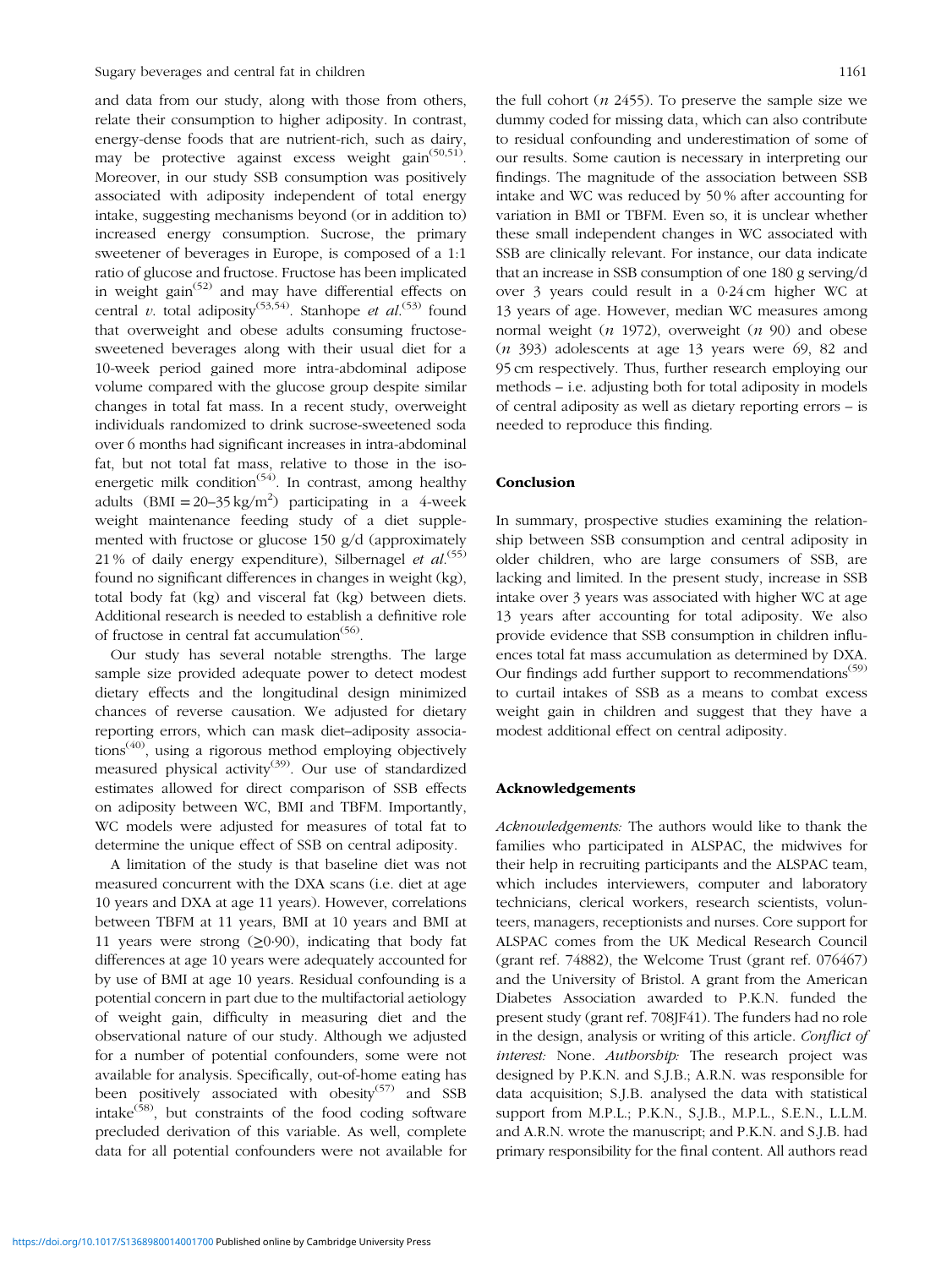<span id="page-7-0"></span>and approved the final manuscript. Ethics of human subject participation: The study was approved by the ALSPAC Law and Ethics Committee, Local Research Ethics Committees and the Institutional Review Board of Boston University Medical Center.

## References

- 1. Singh AS, Mulder C, Twisk JW et al. (2008) Tracking of childhood overweight into adulthood: a systematic review of the literature. Obes Rev 9, 474–488.
- 2. Calle EE, Rodriguez C, Walker-Thurmond K et al. (2003) Overweight, obesity, and mortality from cancer in a prospectively studied cohort of US adults. N Engl J Med 348, 1625–1638.
- 3. Bergstrom A, Pisani P, Tenet V et al. (2001) Overweight as an avoidable cause of cancer in Europe. Int J Cancer  $91$ , 421–430.
- 4. Guh DP, Zhang W, Bansback N et al. (2009) The incidence of co-morbidities related to obesity and overweight: a systematic review and meta-analysis. BMC Public Health 9, 88.
- 5. Pischon T, Boeing H, Hoffmann K et al. (2008) General and abdominal adiposity and risk of death in Europe. N Engl J Med 359, 2105-2120.
- 6. Canoy D, Boekholdt SM, Wareham N et al. (2007) Body fat distribution and risk of coronary heart disease in men and women in the European Prospective Investigation into Cancer and Nutrition in Norfolk cohort: a population-based prospective study. Circulation 116, 2933–2943.
- 7. Huxley R, Mendis S, Zheleznyakov E et al. (2010) Body mass index, waist circumference and waist:hip ratio as predictors of cardiovascular risk – a review of the literature. Eur J Clin Nutr  $64$ , 16-22.
- 8. Ogden CL, Carroll MD, Kit BK et al. (2012) Prevalence of obesity and trends in body mass index among US children and adolescents, 1999–2010. JAMA 307, 483–490.
- 9. McCarthy HD, Ellis SM & Cole TJ (2003) Central overweight and obesity in British youth aged 11–16 years: cross sectional surveys of waist circumference. BMJ 326, 624.
- 10. Li C, Ford ES, Mokdad AH et al. (2006) Recent trends in waist circumference and waist-height ratio among US children and adolescents. Pediatrics 118, e1390–e1398.
- 11. Kolle E, Steene-Johannessen J, Holme I et al. (2009) Secular trends in adiposity in Norwegian 9-year-olds from 1999–2000 to 2005. BMC Public Health 9, 389.
- 12. Garnett SP, Baur LA & Cowell CT (2011) The prevalence of increased central adiposity in Australian school children 1985 to 2007. Obes Rev 12, 887–896.
- 13. Griffiths C, Gately P, Marchant PR et al. (2013) A five year longitudinal study investigating the prevalence of childhood obesity: comparison of BMI and waist circumference. Public Health 127, 1090-1096.
- 14. Althuis MD & Weed DL (2013) Evidence mapping: methodologic foundations and application to intervention and observational research on sugar-sweetened beverages and health outcomes. Am J Clin Nutr 98, 755-768.
- 15. Fiorito LM, Marini M, Francis LA et al. (2009) Beverage intake of girls at age 5 y predicts adiposity and weight status in childhood and adolescence. Am J Clin Nutr 90, 935-942.
- 16. Williams CL, Strobino BA & Brotanek J (2007) Weight control among obese adolescents: a pilot study. Int J Food Sci Nutr 58, 217–230.
- 17. Bray GA (2013) Energy and fructose from beverages sweetened with sugar or high-fructose corn syrup pose a health risk for some people. Adv Nutr 4, 220-225.
- 18. Ervin RB & Ogden CL (2013) Trends in Intake of Energy and Macronutrients in Children and Adolescents from

1999–2000 Through 2009–2010. NCHS Data Brief no. 113. Hyattsville, MD: National Center for Health Statistics.

- 19. Reedy J & Krebs-Smith SM (2010) Dietary sources of energy, solid fats, and added sugars among children and adolescents in the United States. *J Am Diet Assoc* 110, 1477-1484.
- 20. Wang YC, Bleich SN & Gortmaker SL (2008) Increasing caloric contribution from sugar-sweetened beverages and 100 % fruit juices among US children and adolescents, 1988–2004. Pediatrics 121, e1604–e1614.
- 21. Brownell KD, Farley T, Willett WC et al. (2009) The public health and economic benefits of taxing sugar-sweetened beverages. N Engl J Med 361, 1599-1605.
- 22. Popkin BM, Adair LS & Ng SW (2012) Global nutrition transition and the pandemic of obesity in developing countries. Nutr Rev 70, 3–21.
- 23. Ludwig DS, Peterson KE & Gortmaker SL (2001) Relation between consumption of sugar-sweetened drinks and childhood obesity: a prospective, observational analysis. Lancet 357, 505–508.
- 24. Berkey CS, Rockett HR, Field AE et al. (2004) Sugar-added beverages and adolescent weight change. Obes Res 12, 778–788.
- 25. Phillips SM, Bandini LG, Naumova EN et al. (2004) Energydense snack food intake in adolescence: longitudinal relationship to weight and fatness. Obes Res 12, 461–472.
- 26. Striegel-Moore RH, Thompson D, Affenito SG et al. (2006) Correlates of beverage intake in adolescent girls: the National Heart, Lung, and Blood Institute Growth and Health Study. J Pediatr 148, 183-187.
- 27. Tam CS, Garnett SP, Cowell CT et al. (2006) Soft drink consumption and excess weight gain in Australian school students: results from the Nepean study. Int J Obes (Lond) 30, 1091–1093.
- 28. Laska MN, Murray DM, Lytle LA et al. (2012) Longitudinal associations between key dietary behaviors and weight gain over time: transitions through the adolescent years. Obesity (Silver Spring) 20, 118–125.
- 29. Laurson K, Eisenmann JC & Moore S (2008) Lack of association between television viewing, soft drinks, physical activity and body mass index in children. Acta Paediatr 97, 795–800.
- 30. Libuda L, Alexy U, Sichert-Hellert W et al. (2008) Pattern of beverage consumption and long-term association with body-weight status in German adolescents – results from the DONALD study. Br J Nutr 99, 1370–1379.
- 31. Mundt CA, Baxter-Jones AD, Whiting SJ et al. (2006) Relationships of activity and sugar drink intake on fat mass development in youths. Med Sci Sports Exerc 38, 1245–1254.
- 32. Golding J, Pembrey M & Jones R (2001) ALSPAC the Avon Longitudinal Study of Parents and Children. I. Study methodology. Paediatr Perinat Epidemiol 15, 74–87.
- 33. Fraser A, Macdonald-Wallis C, Tilling K et al. (2012) Cohort profile: the Avon Longitudinal Study of Parents and Children: ALSPAC mothers cohort. Int J Epidemiol 42, 97–110.
- 34. Price GM, Paul AA, Key FB et al. (1995) Measurement of diet in a large national survey: comparison of computerized and manual coding of records in household measures. J Hum Nutr Diet 8, 417–428.
- 35. Holland B, Welch AA, Unwin ID et al. (editors) (1991) McCance & Widdowson's The Composition of Foods, 5th ed. Cambridge: The Royal Society of Chemistry.
- 36. Johnson L, Mander AP, Jones LR et al. (2007) Is sugarsweetened beverage consumption associated with increased fatness in children? Nutrition 23, 557-563.
- 37. Cole TJ, Bellizzi MC, Flegal KM et al. (2000) Establishing a standard definition for child overweight and obesity worldwide: international survey. BMJ 320, 1240–1243.
- 38. Ness AR, Leary SD, Mattocks C et al. (2007) Objectively measured physical activity and fat mass in a large cohort of children. PLoS Med 4, e97.